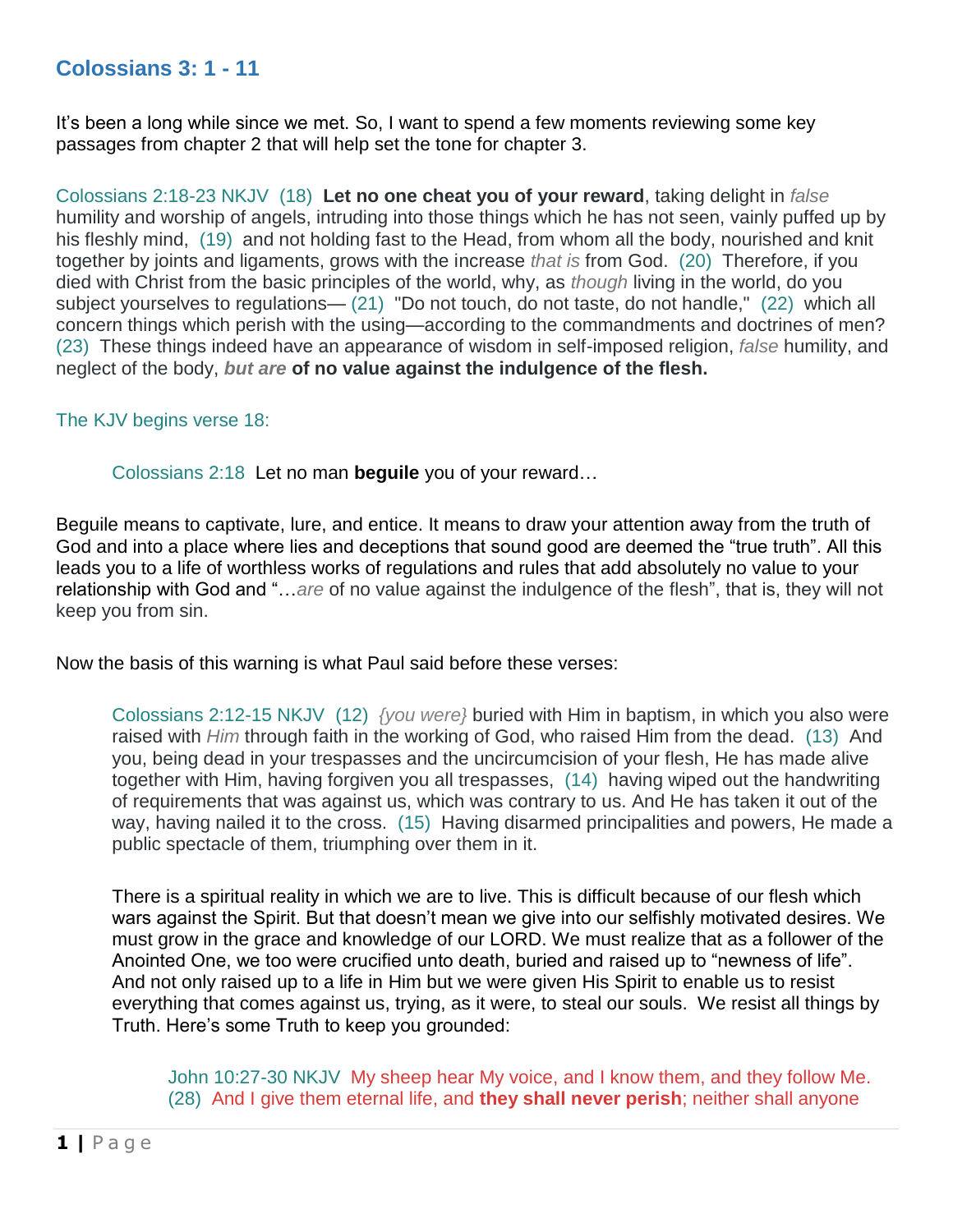snatch them out of My hand. (29) My Father, who has given *them* to Me, is greater than all; and **no one is able to snatch** *them* **out of My Father's hand**. (30) I and *My* Father are one."

And one other hard Truth that will help transform your life:

Matthew 16:24 NKJV Then Jesus said to His disciples, "If anyone desires to come after Me, let him deny himself, and take up his cross, and follow Me.

And that word "deny" is stronger than just refusing to do something or eat sweets; it means "renounce, forsake or abandon" yourself! And that can only be done by the Cross of Christ. **But Pastor**, what will I have if I do that? Wrong question! It should be "who will I be like if I do that?". You will be like Jesus and one-step closer to being conformed to His image which is infinitely better than who you are. But, in order not to side-step the original question, the answer is, "you will have everything you need!".

Matthew 6:33 NKJV But seek first the kingdom of God and His righteousness, and all these things shall be added to you.

That's a lot to absorb. In chapter 3, Paul offers practical advice based on the Truth of Christ:

**Colossians 3:1-4 NKJV If then you were raised with Christ, seek those things which are above, where Christ is, sitting at the right hand of God. (2) Set your mind on things above, not on things on the earth. (3) For you died, and your life is hidden with Christ in God. (4) When Christ** *who is* **our life appears, then you also will appear with Him in glory.**

"If you were raised with Christ", in other words, if you are born-again then value the things you cannot see, that is, heavenly or eternal things, more than what you can have in the here-nnow. Jesus taught this first:

Matthew 6:19-21 NKJV "Do not lay up for yourselves treasures on earth, where moth and rust destroy and where thieves break in and steal; (20) but lay up for yourselves treasures in heaven, where neither moth nor rust destroys and where thieves do not break in and steal. (21) **For where your treasure is, there your heart will be also.**

It is no coincidence that both Jesus then Paul used the same word in the Greek for "seek". It is often used for mere "looking" or "inquiring" but it is often used to express the worship of God.

Matthew 6:21 is the key: IS your heart attached to stuff or to the Person of Jesus, the Son of God. Jesus always turned our minds from the "doings" of life towards of "being" of life in Him. I ask this of myself because I love stuff, especially books and pens. I know that earthly stuff isn't all harmful unless it consumes the mind and heart of the one who has it (or covets it), but there are some things that I seem to have to have! I mean, who doesn't love when those boxes with the smiley arrow on it come in the mail.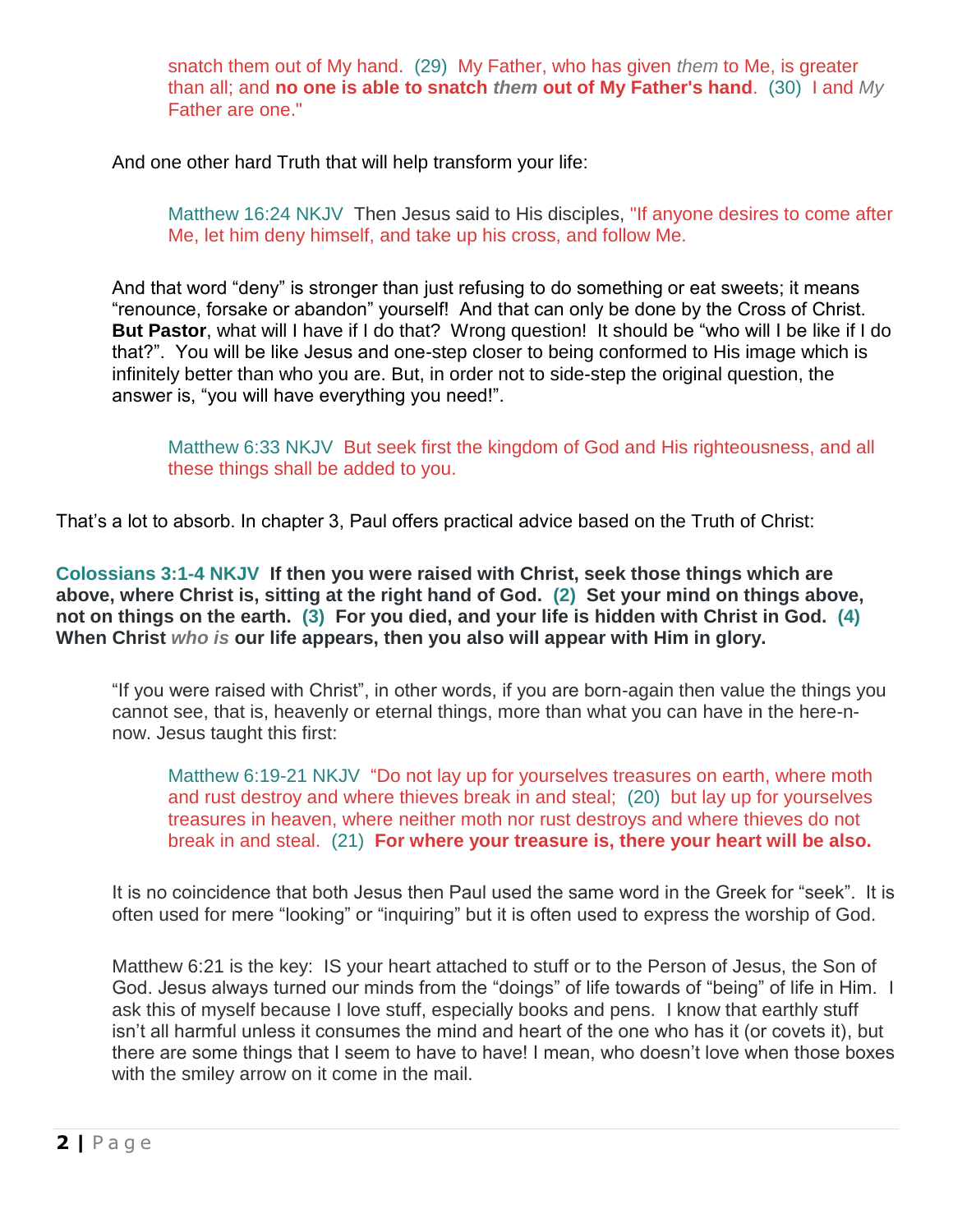So, we set our minds on the eternal things because "in Christ", we are enabled by the Holy Spirit to do so. We learn that He satisfies the souls' longings more than Amazon Prime ever could. How can we set our minds on things above? Two keys to two doors. Each lead to the Throne room where the Son is seated next to our Father. One door is His Holy Scriptures and the other is prayer.

## **Our lives are hidden with Christ in God:**

Hidden: something concealed that will be revealed. A couple of from Romans might make it clearer:

Romans 8:18-19 NKJV For I consider that the sufferings of this present time are not worthy *to be compared* with **the glory which shall be revealed in us**. (19) For the earnest expectation of the creation eagerly waits for the **revealing of the sons of God**.

(Colossians 3:5 NKJV) Therefore **put to death** your members which are on the earth: fornication, uncleanness, passion, evil desire, and covetousness, which is idolatry. (Colossians 3:6 NKJV) Because of these things the wrath of God is coming upon the sons of disobedience, (Colossians 3:7 NKJV) in which you yourselves **once walked** when you lived in them.

"The verb *nekrosate*, meaning literally 'to make dead,' is very strong. It suggests that we are not simply to suppress or control evil acts and attitudes. We are to wipe them out, completely exterminate the old way of life." (Vaughan)

Passion: inordinate (excessive) affection Evil desire: worthless desires or lust

Why is covetousness equated with idolatry???

Paul wants the church to know that God will deal with the "sons or children of disobedience". Those are all unbelievers who live in disobedience. Paul reminds them that this was their nature before being born-again. We were sinners who followed our evil nature, freely walking in them without a concern for the divine consequences that would certainty come!

Who will I identify with, the world or with Jesus?

(Colossians 3:8 NKJV) But now you yourselves **are to put off** all these: anger, wrath, malice, blasphemy, filthy language out of your mouth.

In addition to those things he just mentioned, Paul adds to the list the attitudes, thoughts and actions in which we are no longer to engage . All true believers will occasionally sin. But now, as believers, since has no power over them so they need to get on board with the new life they've been given; So, scripture clearly says:

Romans 6:6 knowing this, that our old man was crucified with *Him,* that the body of sin might be done away with, that we should no longer be slaves of sin.

Galatians 2:20 I have been *crucified* with Christ; it is no longer I who live, but Christ lives in me; and the *life* which I now live in the flesh I live by faith in the Son of God, who loved me and